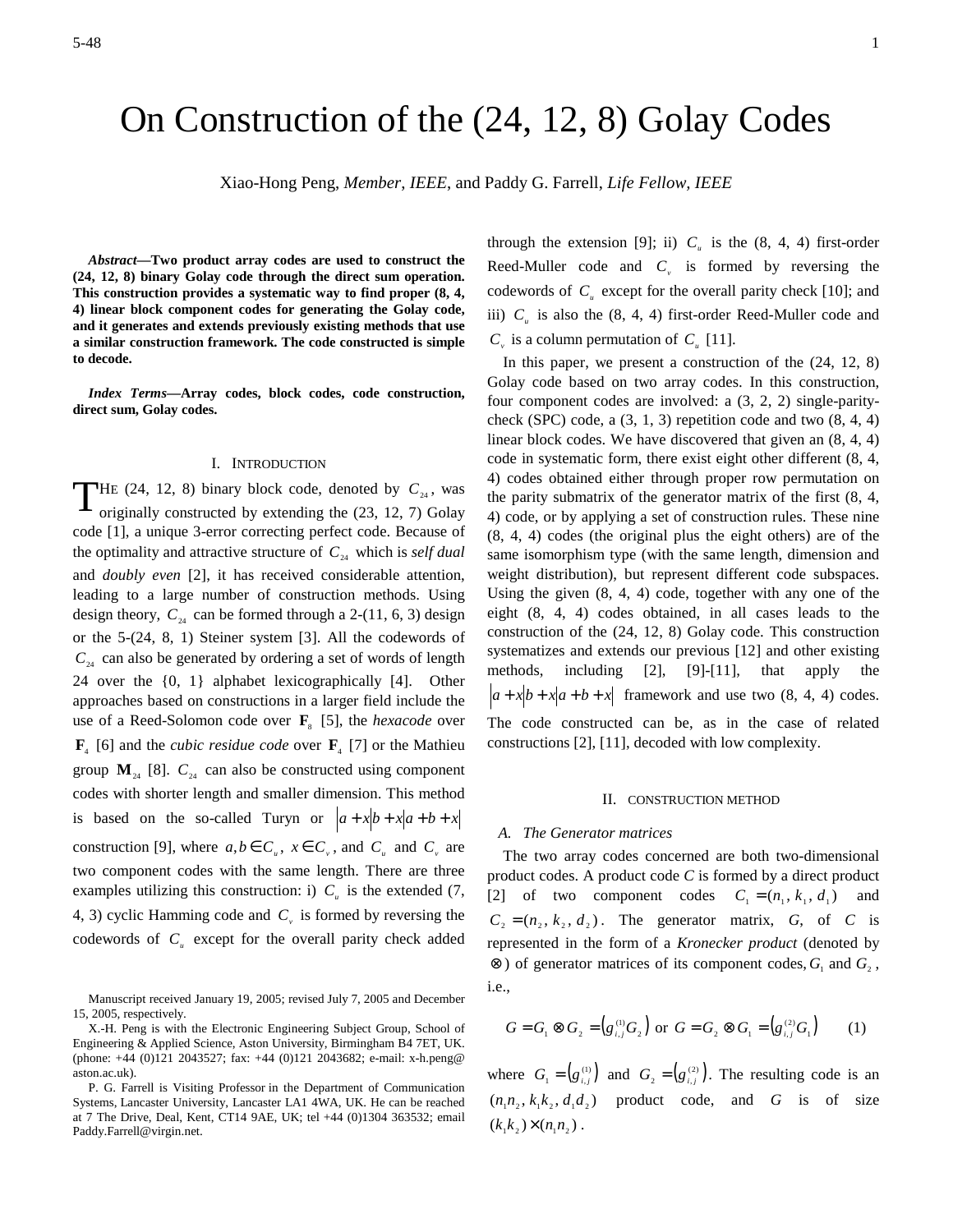The first array code  $C$  is the  $(24, 8, 8)$  product code constituted by  $C = C_1 \times C_2$ , where  $C_1$  and  $C_2$  denote an (8, 4, 4) linear systematic block code and a (3, 2, 2) single-paritycheck code, respectively. The generator matrix of  $C_2$  is

$$
G_{_2}=\begin{pmatrix}1&0&1\\0&1&1\end{pmatrix}
$$

Therefore, according to  $(1)$ , the generator matrix of  $C$  is given by

$$
G = G_2 \otimes G_1 = \begin{pmatrix} G_1 & \mathbf{0} & G_1 \\ \mathbf{0} & G_1 & G_1 \end{pmatrix}
$$
 (2)

where  $G_1$  is the  $4 \times 8$  generator matrix of  $C_1$ , and '**0'** represents a  $4\times8$  null matrix. It is noted that the  $(24, 8, 8)$ code is also used in [13] for constructing the (24, 12, 8) code. However, the construction presented in this reference leads to a nonlinear (24, 12) code, since one of the other component codes, the (8, 3) code, used in the construction is nonlinear. No direct proof is given for showing that the distance of the code is 8, although its weight distribution turns out to be that of the extended Golay code.

The second array code  $C'$  is the  $(24, 4, 12)$  product code constituted by  $C' = C'_1 \times C'_2$ , where  $C'_1$  is one of the 8 other different  $(8, 4, 4)$  codes and  $C'_2$  a  $(3, 1, 3)$  repetition code with the generator matrix

$$
G'_{2} = (1\;1\;1).
$$

Thus the generator matrix of  $C'$  is given by

$$
G' = G'_2 \otimes G'_1 = (G'_1 \ G'_1 \ G'_1)
$$
 (3)

where  $G_1'$  is the  $4 \times 8$  generator matrix of  $C_1'$ , and obtained from  $G_1$ , as described later.

*C* and *C*′ can be regarded as code subspaces of the vector space  $V_{24}$ . Let  $\hat{C} = C + C'$  be the code subspace of length 24 spanned by *C* and *C'*. Each codeword  $\hat{\alpha}$  in  $\hat{C}$  can be expressed as a sum

$$
\hat{\alpha} = \alpha + \alpha' \qquad \alpha \in C \text{ and } \alpha' \in C'. \tag{4}
$$

If *C* and *C*′ are disjoint, or, in other words, all the row vectors of *G* and *G*′ are linearly independent, the new code subspace  $\hat{C}$  can be simply referred as the *direct sum* of *C* and *C'*. Note that the *direct sum construction* or |*u*|*v*|-*construction* [2] is a special case of the general direct sum operation adopted here. In that case, the two codes involved, e.g.  $C_A$  and  $C_B$  (where  $u \in C_A$  and  $v \in C_B$ ), have a special structure: the non-zero

elements of the codewords of  $C_A$  always correspond in position to the zero elements of the codewords of  $C_B$ , and vice versa. This means that  $C_A$  and  $C_B$  are guaranteed to be disjoint.

*Lemma* 1: Code subspaces *C* and *C*′ defined in (2) and (3) are disjoint.

*Proof*: We need to show that for any  $\alpha$  and  $\alpha'$  defined in (4),  $\alpha + \alpha' = 0$  implies that  $\alpha = 0$  and  $\alpha' = 0$ . Codeword  $\alpha$ can be expressed as  $(a, 0, a)$ ,  $(0, b, b)$  or  $(a, b, a+b)$ , where  $a, b \in C_1$ , according (2). Also,  $\alpha'$  can be expressed as  $(x, x, y)$ *x*), where  $x \in C'_1$ , according to (3). Suppose that  $\alpha + \alpha' = 0$ . Then we have

$$
\alpha + \alpha' = \begin{cases} (a + x, x, a + x) = 0 & \text{(i)} \\ or (x, b + x, b + x) = 0 & \text{(ii)} \\ or (a + x, b + x, a + b + x) = 0 & \text{(iii)} \end{cases}
$$

From (iii), it implies that  $a + x = 0$ ,  $b + x = 0$  and  $a+b+x=0$ . Thus it is easy to conclude that  $a=0$ ,  $b=0$ and  $x = 0$ , leading to  $\alpha = 0$  and  $\alpha' = 0$ . The same result can be attained for (i) and (ii).

□

Following Lemma 1, we now can regard code  $\hat{c}$  as a result of the direct sum, denoted by ⊕ , of *C* and *C*′ , i.e.,

$$
\hat{C} = C \oplus C' \tag{5}
$$

with the dimension:  $dim(\hat{C}) = dim(C) + dim(C') = 8 + 4 = 12.$ The generator matrix of  $\hat{C}$  is therefore given by

$$
\hat{G} = \begin{pmatrix} G \\ G' \end{pmatrix} = \begin{pmatrix} G_1 & \mathbf{0} & G_1 \\ \mathbf{0} & G_1 & G_1 \\ G'_1 & G'_1 & G'_1 \end{pmatrix}
$$
(6)

We can see from (6) that  $\hat{C}$  is an  $(n, k) = (24, 12)$  linear code. We also notice that the codewords in  $\hat{C}$  are of the form  $a + x[b + x[a + b + x]$ , where  $a, b \in C_1$  and  $x \in C'$ , which is also the case for the Turyn [9] or cubing [11] construction. The minimum distance of  $\hat{C}$  dependents on the structures of  $C_1$  and  $C_1'$ , or  $G_1$  and  $G_1'$ . We present next a method of obtaining  $G_1$  and  $G_1'$  which guarantees that the minimum distance of  $\hat{C}$  is 8.

Let  $C_1$  be an  $(8, 4, 4)$  systematic code. The generator matrix of  $C_1$  is expressed as

$$
G_{1} = (\boldsymbol{I}_{4} \quad \boldsymbol{P}). \tag{7}
$$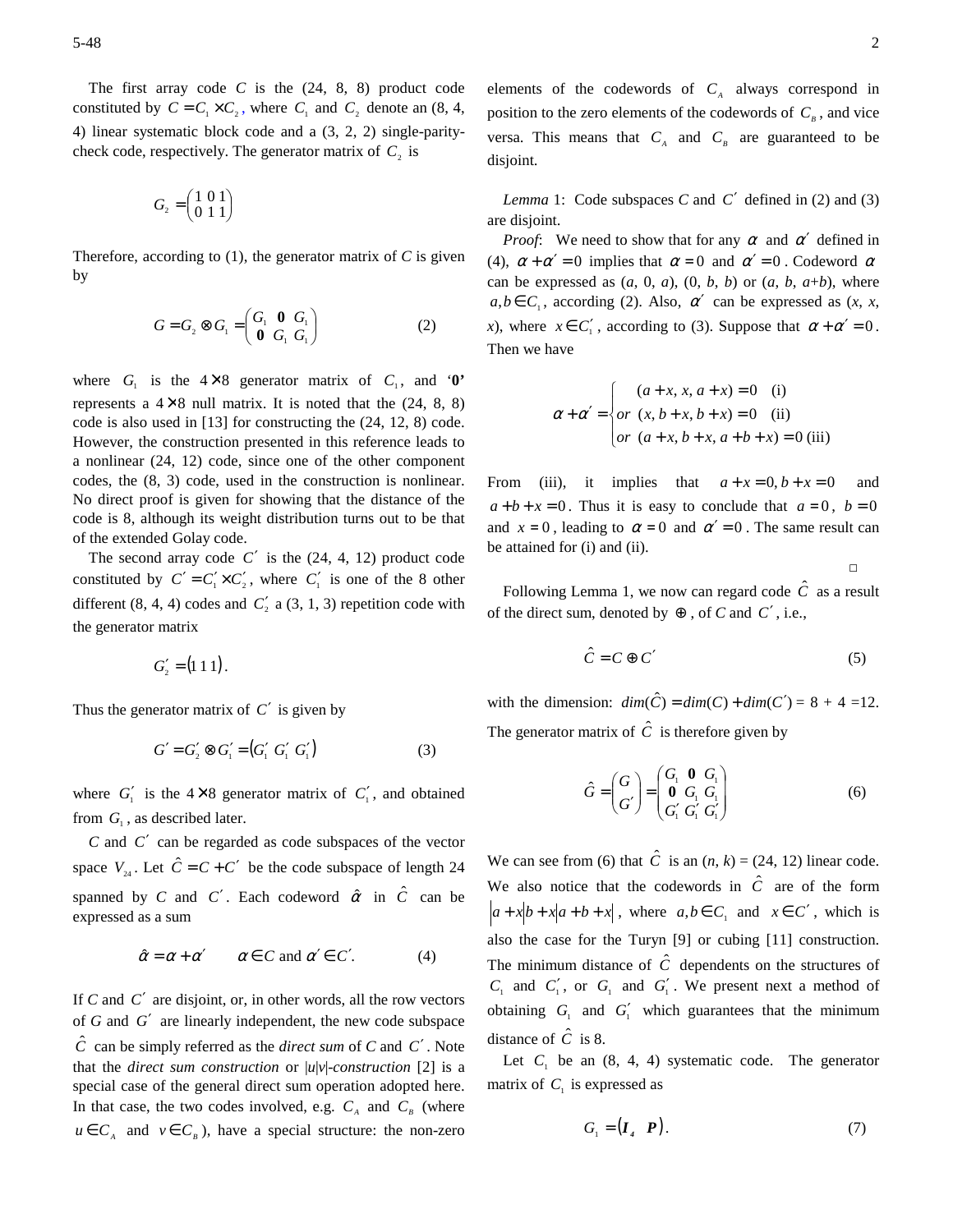Here  $I_4$  is the  $4 \times 4$  identity matrix and **P** is a  $4 \times 4$  parity submatrix of  $G_1$ . The elements of  $P$  are row vectors, i.e.,  $P = (P_1, P_2, P_3, P_4)^T$ , where  $P_i$  (*i*=1,2,3,4) are chosen uniquely from the set  $S = \{(1110), (1101), (1011), (0111)\}\$ in any order. *S* contains all 4-tuples with Hamming weight 3, and the weight distribution of the code is  ${N(0) = 1, N(4) = 14, N(8)}$  $=1$ }, where *N*(*x*) represents the number of the codewords of weight *x*.

 $C_1'$  can be a systematic or non-systematic code. It will be shown later that for a given systematic  $G<sub>1</sub>$  there exist eight different  $G'_{1}$ ,  $G'_{(1)}$ ,  $\dots$ ,  $G'_{(8)}$ , all leading to the construction of  $C_{24}$  when applying them to (6). Among them,  $G'_{(0)}, \dots, G'_{(6)}$  are systematic, while  $G'_{(7)}$  and  $G'_{(8)}$  are non-systematic, which will be discussed seperately in sub-sections *B* and *C*.

## *B. The Permutation Criteria for Constructing*  $G'_{0}$ ,  $\dots$ ,  $G'_{6}$

When  $C_1'$  is a systematic code, its generator matrix is expressed by

$$
G'_{1} = \begin{pmatrix} I & P' \end{pmatrix}.
$$
 (8)

The parity submatrix of  $G'_1$ ,  $P' = (P'_1, P'_2, P'_3, P'_4)^T$ , will be generated through certain row permutations, as described later in this section, of the parity submatrix  $P$  of  $G_1$ . Note that the row permutation concerned here only takes place on the parity submatrix of  $G_1$ , so it will change the structure of code subspace  $C_1$ . Although this is equivalent to the column permutation of *P***,** the choice of using row permutation will make Theorem 1 given later in this session easier to prove. The parity submatrix  $P'$  as the permutation of  $P$  must satisfy the criteria stated below.

Permutation Criteria: Cri(i)  $P'_i \neq P_i$  for  $1 \leq i \leq 4$ ; and

Cri(ii)  $\{P'_i, P'_j\} \neq \{P_i, P_j\}$  for  $1 \le i, j \le 4$  and  $i < j$ . This means that any subset of two row vectors in *P*′ is not identical to the corresponding subset in *P*, where two subsets are said to be identical if they contain the same elements regardless of the order of the elements in the subset.

Before presenting the result of our construction given in Theorem 1, we prove a useful fact based on the above criteria in Lemma 2.

*Lemma* 2: All weight-4 codewords of  $C_1$  and  $C_1'$  are distinct (here  $C'_1$  represents only  $C'_{(1)}$ ,  $C'_{(2)}$ ,  $\cdots$ , or  $C'_{(6)}$ ).

*Proof*: The weight-4 codewords of the (8, 4, 4) code are generated by linear combinations of either 1, 2 or 3 row vectors of the generator matrix at a time. As both  $C_1$  and  $C_1'$ are systematic codes, we need only to prove in this case that any of such linear combinations of  $P$  is distinct from the corresponding one that involves the same subset of row vectors of  $P'$ . In fact, combinations involving 1 and 2 row vectors are covered by Cri(i) and Cri(ii), respectively, while combinations involving 3 row vectors follows from Cri(i) as well since, given the total number of row vectors to be 4 for both *P* and *P'*, Cri(i) implies that  $\{P'_i, P'_j, P'_i\} \neq \{P_i, P_j, P_i\}$ for *i*, *j*,  $l = 1, 2, 3, 4$  and  $i < j < l$ . □

*Theorem 1*: The code  $\hat{C}$  generated by (6), with  $G_1$  defined in (7) and  $G_1'$  defined in (8) and satisfying the Permutation Criteria is a  $(24, 12, 8)$  linear code; i.e., is  $C_{24}$ .

*Proof*: The linearity of the code is obvious as  $\hat{C}$  is the direct sum of *C* and *C*′ which both are linear. With Lemma 1, we need only to show that the minimum distance of  $\hat{C}$  is 8. The weights of the codewords of both  $C_1$  and  $C_1'$  are 0, 4 or 8. From the structure of the codewords of  $\hat{C}$ :  $\hat{c} = (a + x, b + x, a + b + x)$  where  $a, b \in C_1$  and  $x \in C'_1$ , it follows, by applying Lemma 2, that  $wt(e + x) \ge 2$  for any  $e \in C_1$  and  $x \in C'_1$ , where *e* can be either *a*, *b* or *a*+*b*, and *wt*(*y*) represents the weight of *y*. It is obvious that  $wt(e+x) \geq 2$  is a sufficient condition for  $wt(\hat{c}) \geq 8$ , except in the case where *a*, *b*, *a*+*b* and *x* all have weight 4 and  $a \neq b$ . This case has two sub-cases: if  $wt(a + x) = 2$  and  $wt(b+x) = 2$ , then the condition  $wt(a+b) = 4$  ensures that  $wt(a+b+x) = 4$ , because the support ( positions of non-zero elements) of *x* must overlap with the supports of both *a* and *b* in two positions; if  $wt(a+x) = 2$  and  $wt(b+x) = 4$ , or *viceversa*, the supports overlap in only one position and  $wt(a+b+x)$  $=6$ . In either sub-case  $wt(\hat{c}) \geq 8$ .

It has been shown [14] that  $C_{24}$  is unique in terms of the code parameters such as the length, dimension, minimum distance and weight distribution, thus the construction presented here generates the (24, 12, 8) Golay code.

□

Suppose that the parity submatrix of  $G_1$  is given as  $P = (P_1, P_2, P_3, P_4)^T$ . We will show here that there exist six permutations of *P*, *P*′ , that all satisfy the criteria and can be used to construct  $G'_{1}$  and consequently  $C_{24}$ . Form an index set  $L = \{1, 2, 3, 4\}$  representing the elements of  $P$ . The six permutations satisfying the criteria can be found by checking each of the  $4! = 24$  permutations of  $L$  against the criteria, as follows: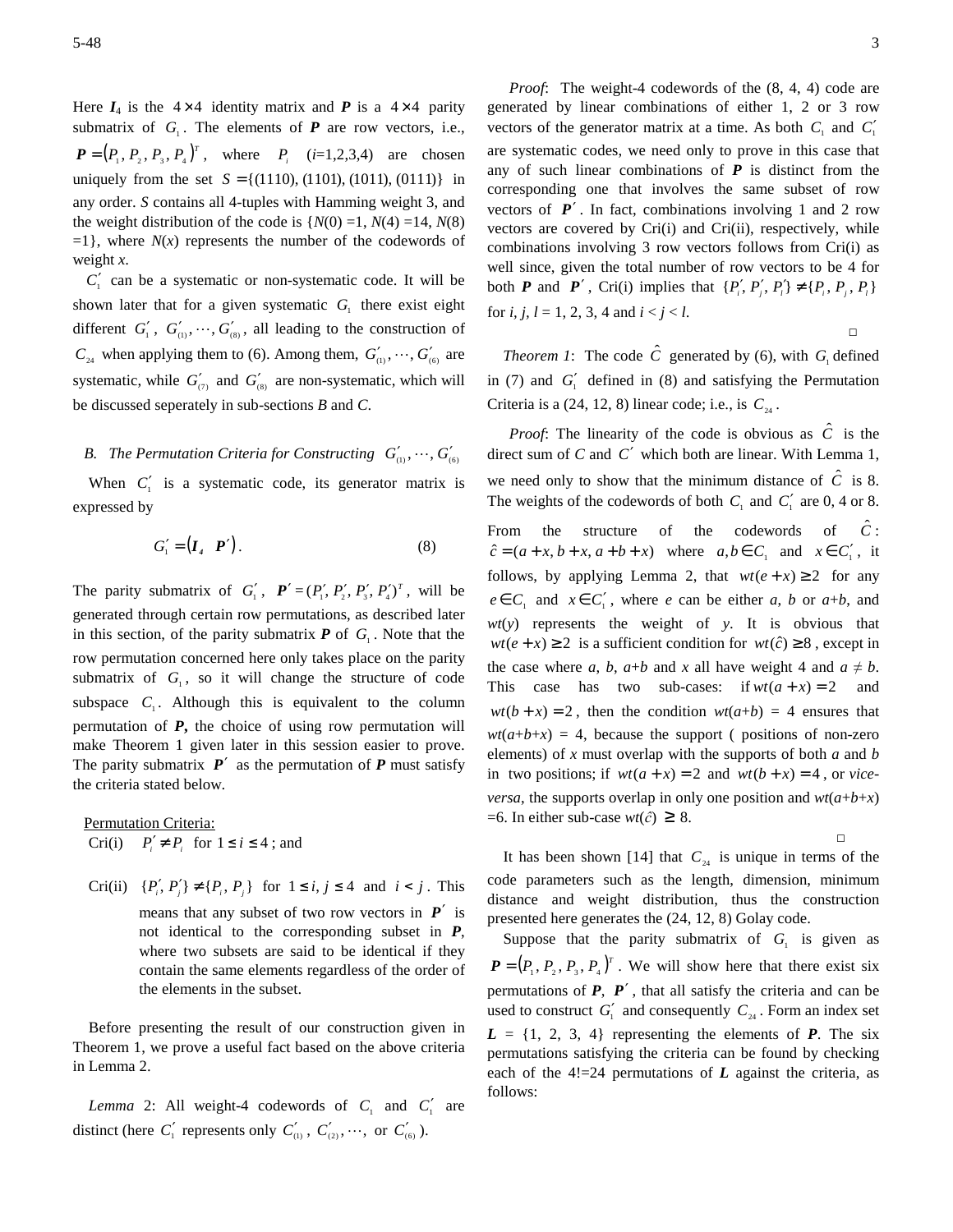$$
\begin{cases}\nL^{(1)} = \{3, 1, 4, 2\}, & L^{(2)} = \{4, 1, 2, 3\}, \\
L^{(3)} = \{2, 4, 1, 3\}, \\
L^{(4)} = \{4, 3, 1, 2\}, & L^{(5)} = \{2, 3, 4, 1\}, \\
L^{(6)} = \{3, 4, 2, 1\}.\n\end{cases}
$$
\n(9)

Applying one-to-one mappings of these permutations onto *P* gives six corresponding permutations,  $P' = P^{(r)}$  for  $1 \le r \le 6$ , and consequently six different  $G'_1$ ; i.e.,  $G'_{(i)}, \dots, G'_{(6)}$ , respectively. This will be the case for any choice of systematic  $G<sub>1</sub>$ , as the number of such permutations is always given by  $3! = 6$ . This is because, in order to meet the criteria, the first row vector of the parity submatrix can be placed in any of 3 other positions (rows); then the vector thus displaced can be placed in any of 2 other positions (not its original position nor the original position of the first vector); in the same way, the third vector can only be placed in one designated position; and finally the fourth vector is placed in the only remaining position.

# *C. The construction Rules for*  $G'_{(7)}$  *and*  $G'_{(8)}$

In addition to the six systematic  $(8, 4, 4)$  code subspaces generated by  $G'_{(0)}, \dots, G'_{(6)}$ , there are two more (8, 4, 4) code subspaces, which also satisfy the conditions for constructing  $C_{24}$  using (6) with the given  $C_1$ . However, these two codes are not systematic since they have, unlike the other six codes, 8 tuples (11110000) and (00001111) as their codewords. Because of this feature, all weight-4 codewords, except the above two, of these two codes have exact two nonzero elements in each half of the 8-tuples, otherwise it will result in some 8-tuples of weight 2 or 6, e.g. (11110000) + (11101000)  $= (00011000)$  or  $(11110000) + (10001110) = (01111110)$ . We call this type of weight-4 codewords *2-and-2* codewords.

Therefore, the structures of the generator matrices of these two codes,  $G'_{(7)}$  and  $G'_{(8)}$ , will be characterized by the above features, and all weight-4 codewords generated by  $G'_{(7)}$  or  $G'_{(8)}$  must satisfy the statement given in Lemma 2; i.e., they are distinct from those generated by the given  $G_1$ . Based on these conditions, the two generator matrices are designed in the forms

$$
G'_{(7)} = \begin{pmatrix} \mathbf{g}'_{(7),1} \\ \mathbf{g}'_{(7),2} \\ \mathbf{g}_{_h} \\ \mathbf{g}_{_{w=8}} \end{pmatrix} \text{ and } G'_{(8)} = \begin{pmatrix} \mathbf{g}'_{(8),1} \\ \mathbf{g}'_{(8),2} \\ \mathbf{g}'_{(8),2} \\ \mathbf{g}_{_h} \\ \mathbf{g}_{_{w=8}} \end{pmatrix}
$$
 (10)

respectively. Here  $g<sub>n</sub>$  is an 8-tuple with all 4 nonzero elements in its either half, i.e.,  $(00001111)$  or  $(11110000)$ , and  $g_{w=8}$  is a weight-8 8-tuple. For  $g'_{(7),m}$  and  $g'_{(8),m}$  ( $m = 1, 2$ ), they are weight-4 8-tuples or 2-and-2 codewords. So when they are divided into two equal halves, i.e., left half:  $g_{(7),m}^{\prime (L)}$  and  $g_{(8),m}^{\prime (L)}$ ; and right half:  $g_{(7),m}^{\prime(R)}$  and  $g_{(8),m}^{\prime(R)}$ , any of these halves is a weightConstruction Rules:

Rule(i) Assign  $g'_{(7),1}^{\prime(L)} = g'_{(8),1}^{\prime(L)} = x$  and  $g'_{(7),2} = g'_{(8),2} = y$ ,

> where *x* and *y* are any two different weight-2 4 tuple with  $\bar{x} \neq y$  ( $\bar{v}$  is the complement of *v*).

- Rule(ii)  $g'_{(l),m}$  (*l* = 7, 8 and *m* = 1, 2) must satisfy  $g'^{(R)}_{(7),m} \neq g'^{(R)}_{(8),m}$  and  $g'^{(R)}_{(7),m} \neq g'^{(R)}_{(8),m}$  for  $m=1, 2;$  $g'^{(R)}_{(l),1} \neq g'^{(R)}_{(l),2}$  and  $g'^{(R)}_{(l),1} \neq g'^{(R)}_{(l),2}$  for  $l = 7, 8$ .
- Rule(iii) Assume that the nonzero elements of *x* are in its *i*th and *j*-th positions, and that the nonzero elements of *y* are in its  $i'$ -th and  $j'$ -th positions, where  $i, j, i', j' \in \{1, 2, 3, 4\}$ . The following conditions must also be satisfied.  $\mathbf{g}_{(l),l}^{\prime\,(R)} \neq (P_i + P_j)$  and  $\mathbf{g}_{(l),l}^{\prime\,(R)} \neq (P_i + P_j)$  for  $l = 7,8;$ and  $g_{(l),2}^{\prime(R)} \neq (P_{i'} + P_{j'})$  and  $g_{(l),2}^{\prime(R)} \neq (P_{i'} + P_{j'})$  for  $l = 7, 8$ . Here  $P_{u}$  (1 ≤ *u* ≤ 4) are the row vectors of *P* in

*Theorem 2*: Applying  $G'_{(7)}$  or  $G'_{(8)}$  given in (10) and satisfying the Construction Rules to the generator matrix given in (6), as  $G'_1$ , together with  $G_1$  defined in (7), generates  $C_{24}$ .

The Proof of Theorem 2 is provided in the APPENDIX.

 $G_1$  given in (7).

*Example:* Given  $G_1$  as the generator matrix of a systematic (8, 4, 4) code, i.e.,

$$
G_{1} = \begin{pmatrix} 1 & 0 & 0 & 0 & 1 & 1 & 0 & 1 \\ 0 & 1 & 0 & 0 & 0 & 1 & 1 & 1 \\ 0 & 0 & 1 & 0 & 1 & 1 & 1 & 0 \\ 0 & 0 & 0 & 1 & 1 & 0 & 1 & 1 \end{pmatrix}
$$
  
and 
$$
\boldsymbol{P} = \begin{pmatrix} (1 & 1 & 0 & 1) \\ (0 & 1 & 1 & 1) \\ (1 & 1 & 1 & 0) \\ (1 & 0 & 1 & 1) \end{pmatrix} = \begin{pmatrix} P_{1} \\ P_{2} \\ P_{3} \\ P_{4} \end{pmatrix} = (P_{1}, P_{2}, P_{3}, P_{4})^{T},
$$

and using the results given in (9), the six corresponding permutations of *P*,  $P^{(r)}$  (1 ≤ *r* ≤ 6), follow accordingly:

$$
\boldsymbol{P}^{(1)} = (P_3, P_1, P_4, P_2)^T = \begin{pmatrix} 1 & 1 & 1 & 0 \\ 1 & 1 & 0 & 1 \\ 1 & 0 & 1 & 1 \\ 0 & 1 & 1 & 1 \end{pmatrix},
$$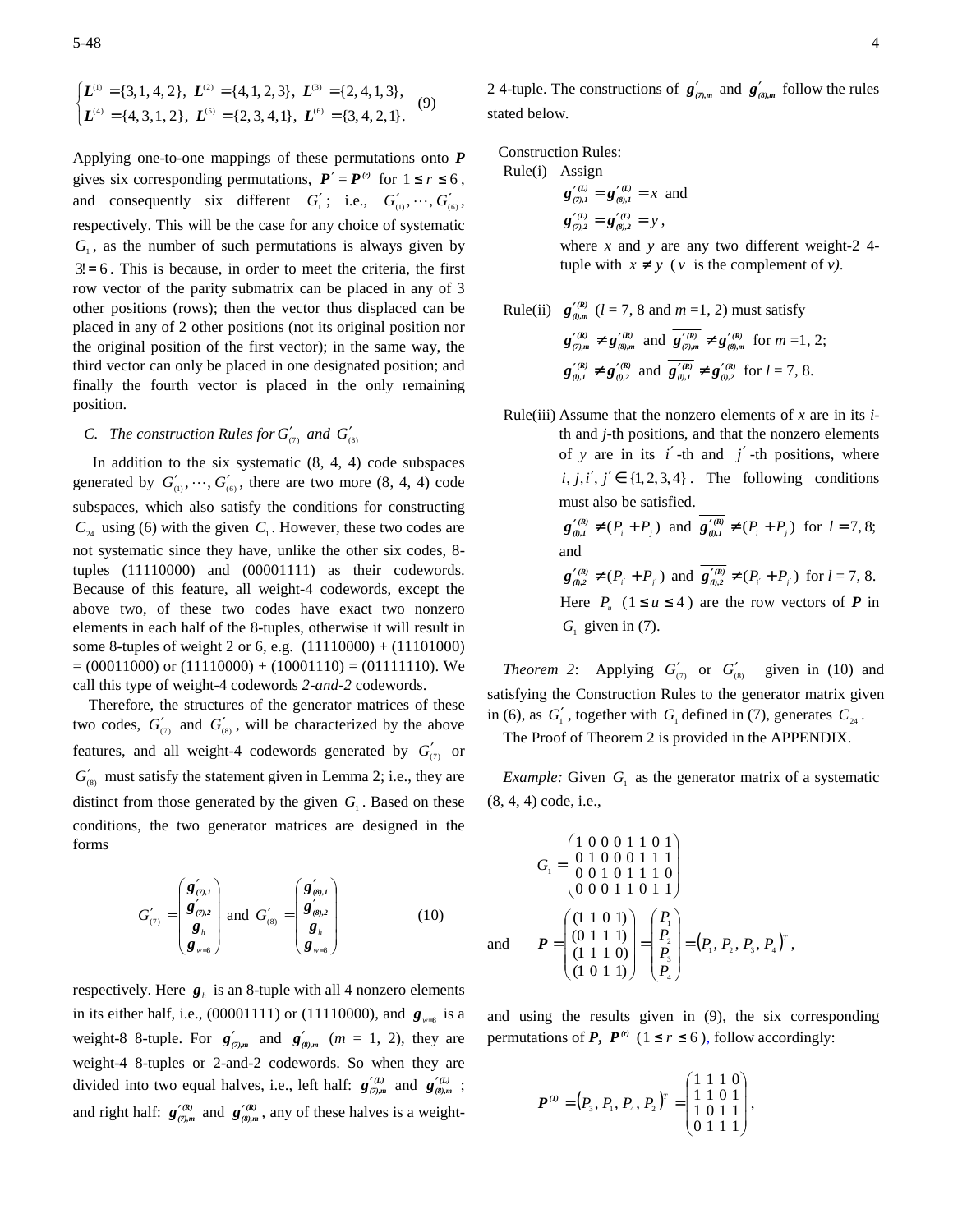$$
\boldsymbol{P}^{(2)} = (P_4, P_1, P_2, P_3)^T = \begin{pmatrix} 1 & 0 & 1 & 1 \\ 1 & 1 & 0 & 1 \\ 0 & 1 & 1 & 1 \\ 1 & 1 & 1 & 0 \end{pmatrix},
$$

$$
\boldsymbol{P}^{(3)} = (P_2, P_4, P_1, P_3)^T = \begin{pmatrix} 0 & 1 & 1 & 1 \\ 1 & 0 & 1 & 1 \\ 1 & 1 & 0 & 1 \\ 1 & 1 & 1 & 0 \end{pmatrix},
$$

$$
\boldsymbol{P}^{(4)} = (P_4, P_3, P_1, P_2)^T = \begin{pmatrix} 1 & 0 & 1 & 1 \\ 1 & 1 & 1 & 0 \\ 1 & 1 & 0 & 1 \\ 1 & 1 & 0 & 1 \end{pmatrix},
$$

$$
\boldsymbol{P}^{(5)} = (P_2, P_3, P_4, P_1)^T = \begin{pmatrix} 0 & 1 & 1 & 1 \\ 1 & 1 & 1 & 0 \\ 1 & 0 & 1 & 1 \\ 1 & 0 & 1 & 1 \end{pmatrix},
$$
and
$$
\boldsymbol{P}^{(6)} = (P_3, P_4, P_2, P_1)^T = \begin{pmatrix} 1 & 1 & 1 & 0 \\ 1 & 0 & 1 & 1 \\ 0 & 1 & 1 & 1 \\ 1 & 1 & 0 & 1 \end{pmatrix}.
$$

Generator matrices  $G'_{(1)}$ ,  $\dots$ ,  $G'_{(6)}$  will be composed of  $I_4$  and one of the  $P^{(r)}$  listed above. For  $G'_{(7)}$  or  $G'_{(8)}$ , we follow Rule(i) by choosing  $x = (0101)$  for  $g_{(7),1}^{\prime(1)}$  and  $g_{(8),1}^{\prime(1)}$ ; and *y* = (0.0.1.1) for  $g'^{(L)}_{(7),2}$  and  $g'^{(L)}_{(8),2}$ . We then follow Rule(ii) and Rule(iii) by assigning:  $g_{(7),1}^{(R)} = (0110)$ ,  $g_{(8),1}^{(R)} = (0101)$ ; and  $g_{(7,2)}^{\prime (R)} = (0\ 0\ 1\ 1), g_{(8,2)}^{\prime (R)} = (1\ 0\ 0\ 1)$ . Finally, we have

$$
G'_{(7)} = \begin{pmatrix} \mathbf{g}'_{(7),1} \\ \mathbf{g}'_{(7),2} \\ \mathbf{g}_{n} \\ \mathbf{g}_{n} \end{pmatrix} = \begin{pmatrix} \mathbf{g}'^{(1)}_{(7),1} & \mathbf{g}'^{(R)}_{(7),2} \\ \mathbf{g}'^{(7),2}_{(7),2} & \mathbf{g}'^{(7),2}_{(7),2} \\ \mathbf{g}_{n} \\ \mathbf{g}_{n} \end{pmatrix} = \begin{pmatrix} 0 & 1 & 0 & 1 & 0 & 1 & 1 & 0 \\ 0 & 0 & 1 & 1 & 0 & 0 & 1 & 1 \\ 0 & 0 & 0 & 0 & 1 & 1 & 1 & 1 & 1 \\ 0 & 0 & 0 & 0 & 1 & 1 & 1 & 1 & 1 \end{pmatrix}
$$
  
and 
$$
G'_{(8)} = \begin{pmatrix} \mathbf{g}'_{(8),1} \\ \mathbf{g}'_{(8),2} \\ \mathbf{g}'_{(8),2} \\ \mathbf{g}_{(8),3} \\ \mathbf{g}_{(8),4} \end{pmatrix} = \begin{pmatrix} \mathbf{g}'^{(1)}_{(8),1} & \mathbf{g}'^{(R)}_{(8),1} \\ \mathbf{g}'^{(1)}_{(8),2} & \mathbf{g}'^{(2)}_{(8),2} \\ \mathbf{g}'^{(2)}_{(8),2} & \mathbf{g}'^{(3)}_{(8),2} \\ \mathbf{g}_{(8),3} \end{pmatrix} = \begin{pmatrix} 0 & 1 & 0 & 1 & 0 & 1 & 0 & 1 \\ 0 & 0 & 1 & 1 & 1 & 0 & 0 & 1 \\ 0 & 0 & 1 & 1 & 1 & 0 & 0 & 1 \\ 0 & 0 & 0 & 0 & 1 & 1 & 1 & 1 \\ 1 & 1 & 1 & 1 & 1 & 1 & 1 & 1 \end{pmatrix}.
$$

 $C_{24}$  can then be constructed by using  $G_1$  and  $G_1'$  in the framework of  $\hat{G}$  given in (6), where  $G'_{1}$  can be any one of the  $G'_{(1)}$ ,  $\dots$ ,  $G'_{(8)}$  formed above. The codes generated using different  $G'_{1}$  will have the same weight distribution: { $N(0) = 1$ , *N*(8) =759, *N*(12) =2576, *N*(16) =759, *N*(24) =1}.

#### III. REMARKS

The example given above shows that for the given generator matrix of a systematic  $(8, 4, 4)$  code,  $G_1 = (I_4 \ P)$ , there exist eight different  $G'_{1}$ ,  $G'_{(r)} = (I_{4} \ P^{(r)}) \ (1 \leq r \leq 6)$  plus  $G'_{(7)}$  and  $G'_{(8)}$ , that all lead to the construction of  $C_{24}$ . These eight different  $G_1'$  and the original  $G_1$  represent different  $(8, 4, 4)$ code subspaces, although they have the same code parameters

 $(n, k, d)$  and weight distribution  $\{N(0) = 1, N(4) = 14, N(8) = 1\}.$ We have observed some interesting properties among this group of subspaces. Denoted by  $S_{w=4}^{(i)}$   $(0 \le i \le 8)$  the set of weight-4 codewords generated by an (8, 4, 4) linear code over *GF*(2), and  $S_{w=4}^{(0)}$  is generated by *C*<sub>1</sub> and  $S_{w=4}^{(1)}$ ,  $\cdots$ ,  $S_{w=4}^{(8)}$  by  $C'_{(1)}$ ,  $\cdots$ ,  $C'_{(8)}$ , respectively. Thus the following properties exist:

Proofi) 
$$
|S_{w=4}^{(i)}|
$$
 = 14 for 0 ≤ *i* ≤ 8.  
Proofii)  $S_{w=4}^{(0)} \cap S_{w=4}^{(i)} = \{\}$  for 1 ≤ *i* ≤ 8.  
Proofiii)  $|S_{w=4}^{(i)} \cap S_{w=4}^{(j)}|$  = 2, *i*, *j* ∈ {1, ..., 8} and *i* ≠ *j*.

Pro(i) is obvious as the weight-4 codewords are the results of the linear combinations of either 1, 2 or 3 row vectors of the generator matrix of the (8, 4, 4) code, i.e.,  $\binom{n}{w=4}$  =  $\sum_{j=1}^{3} \binom{4}{j}$  = 14 J )  $\overline{\phantom{a}}$ l  $S_{\text{weak}}^{(i)} = \sum_{j=1}^{3} {4 \choose j} = 14$ . Pro(ii) is guaranteed by Lemma 2 for  $G'_{(1)}$ ,  $\cdots$ ,  $G'_{(6)}$  and by the Construction Rules and (10) for  $G'_{(7)}$ and  $G'_{(8)}$ . Pro(iii) is also true based on the Permutation Criteria and the Construction Rules. If one wishes to generate some weight-4 codewords that belong to more than two codes of  $\{ C'_{(n)}, \cdots, C'_{(8)} \}$ , then one or more permutation pattern(s)  $L^{(r)}$  $(1 \le r \le 6)$  of (9) need(s) to be replaced, which will cause the Permutation Criteria to be unsatisfied. The same consequence applies to the Construction Rules if similar changes are required for  $g'_{(7),m}$  and  $g'_{(8),m}$   $(m=1, 2)$ .

According to Pro(iii), the number of the distinct weight-4 codewords contributed by the eight codes  $C'_{(1)}, \dots, C'_{(8)}$  is given by

$$
\left| \bigcup_{i=1}^{8} S_{w=4}^{(i)} \right| = 14 + (14 - 2) + (14 - 4) + \dots + (14 - 12)
$$

$$
= \sum_{j=0}^{6} (14 - 2j)
$$

$$
= 56
$$

Furthermore, the total number of the distinct weight-4 codewords from the nine codes,  $C_1$  and  $C'_{(1)}, \dots, C'_{(8)}$  is

$$
\left| \bigcup_{i=0}^{8} S_{w=4}^{(i)} \right| = \left| S_{w=4}^{(0)} \right| + 56
$$
  
= 14 + 56  
= 70

This figure means that the nine (8, 4, 4) code subspaces used in our scheme for the purpose of constructing  $C_{24}$  have contained all the possible weight-4 8-tuples, since  $\begin{bmatrix} 0 \\ 4 \end{bmatrix} = 70$  $\begin{pmatrix} 8 \\ 4 \end{pmatrix} =$ J  $\backslash$  $\overline{\phantom{a}}$ ∖ ſ . This property is demonstrated in TABLE I, where all the possible weight-4 codewords generated by *G*<sup>1</sup> and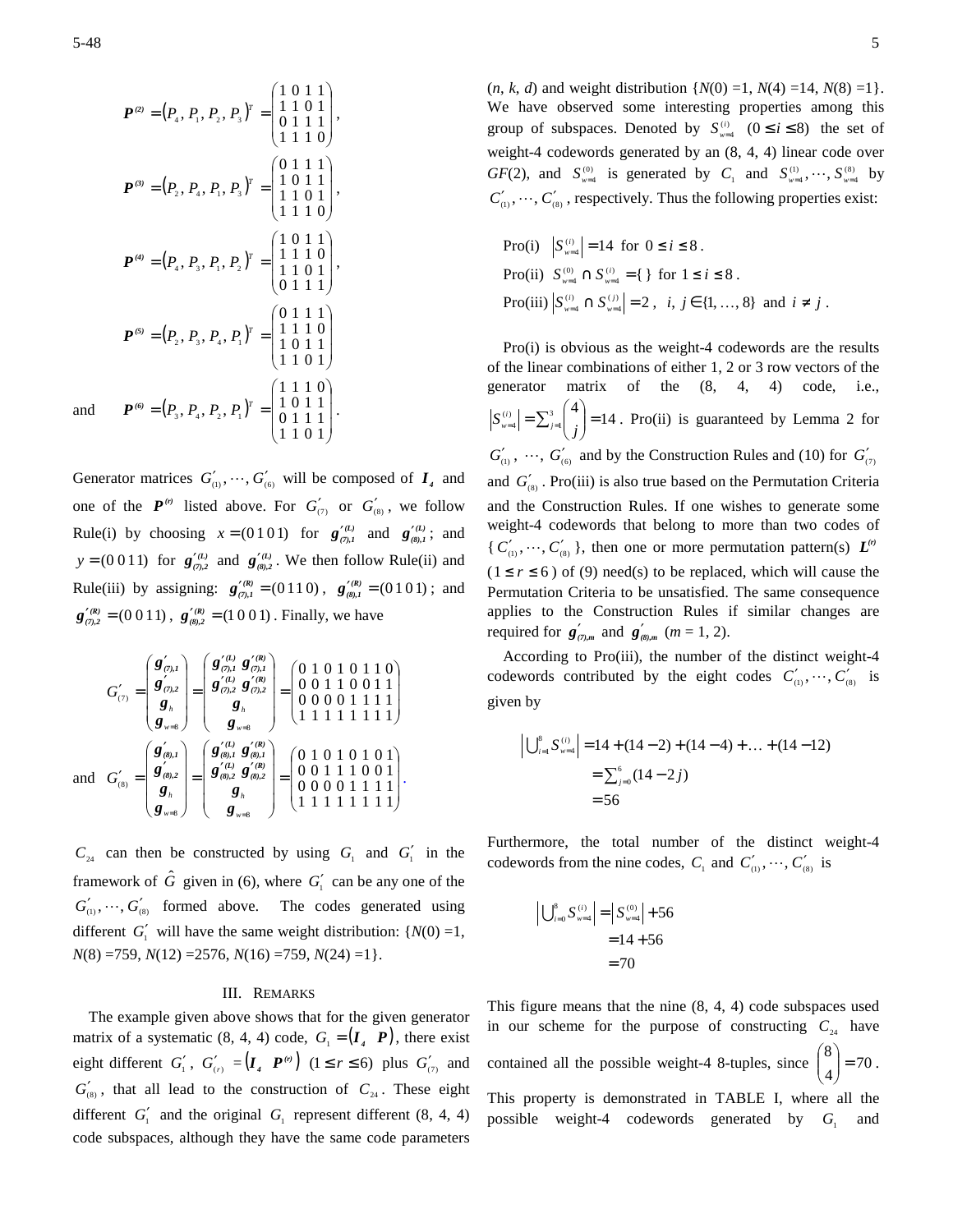| Code                               | Weight-4 codewords (in decimal) |    |    |    |    |     |     |     |     |     |     |     |     |     |
|------------------------------------|---------------------------------|----|----|----|----|-----|-----|-----|-----|-----|-----|-----|-----|-----|
| $C_{1}$                            | 29                              | 39 | 58 | 78 | 83 | 105 | 116 | 139 | 150 | 172 | 177 | 197 | 216 | 226 |
| $C'_{(1)}$                         | 23                              | 43 | 60 | 77 | 90 | 102 | 113 | 142 | 153 | 165 | 178 | 195 | 212 | 232 |
| $C'_{\scriptscriptstyle (2)}$      | 27                              | 46 | 53 | 77 | 86 | 99  | 120 | 135 | 156 | 169 | 178 | 202 | 209 | 228 |
| $C'_{(3)}$                         | 30                              | 45 | 51 | 75 | 85 | 102 | 120 | 135 | 153 | 170 | 180 | 204 | 210 | 225 |
| $C'_{(4)}$                         | 23                              | 46 | 57 | 75 | 92 | 101 | 114 | 141 | 154 | 163 | 180 | 198 | 209 | 232 |
| $C'_{(5)}$                         | 30                              | 43 | 53 | 71 | 89 | 108 | 114 | 141 | 147 | 166 | 184 | 202 | 212 | 225 |
| $C'_{(6)}$                         | 27                              | 45 | 54 | 71 | 92 | 106 | 113 | 142 | 149 | 163 | 184 | 201 | 210 | 228 |
| $C_{\scriptscriptstyle (\gamma)}'$ | 15                              | 51 | 60 | 86 | 89 | 101 | 106 | 149 | 154 | 166 | 169 | 195 | 204 | 240 |
| $C'_{\scriptscriptstyle (8)}$      | 15                              | 54 | 57 | 85 | 90 | 99  | 108 | 147 | 156 | 165 | 170 | 198 | 201 | 240 |

TABLE I THE WEIGHT-4 CODEWORDS OF THE (8, 4, 4) CODES (results from *EXAMPLE*)

 $G'_{(1)}$ ,  $\dots$ ,  $G'_{(8)}$  in the above example are listed as integers which are the decimal values of the corresponding binary 8-tuple. Integer 29, for instance, is the decimal value of the 8-tuple or codeword (10111000), calculated by taking the high-order digits on the right. The 70 distinct weight-4 codewords are indicated in bold. Also in TABLE I, the three properties: Pro(i) - Pro(iii) among the nine code subspaces:  $C_1$  and  $C'_{\alpha}$ ,  $\cdots$ ,  $C'_{\alpha}$  can be clearly seen. In addition, the intersections between any pair of { $C'_{(1)}$ ,  $\cdots$ ,  $C'_{(8)}$ } are two complementary codewords, and their corresponding integers add up to 255.

 Pro(i) - Pro(iii) also suggest a balanced incomplete block design (BIBD), (or, in some cases, the dual of a BIBD); i.e., the  $(v, b, r', k', \lambda)$ -configuration [15], which can be described by the incidence matrix *Q*. The rows of the matrix correspond to the sets  $S_{w=4}^{(1)}, \dots, S_{w=4}^{(8)}$ , and the columns of the matrix correspond to the 56 weight-4 codewords,  $c_{w=4}^1, \ldots, c_{w=4}^{56}$ . The entry in the *i*-th row and the *j*-th column of *Q* is a 1 if  $S_{\nu=4}^{(i)}$ contains  $c_{w=4}^{j}$  and is a 0 otherwise. Thus in *Q*, there are  $v = 8$ rows and  $b = 56$  columns; each row has exactly  $r' = 14$  1's; each column has exactly  $k' = 2$  '1's; and the inner product of any two rows is equal to  $\lambda = 2$ . The *Q* matrix of the above example is give below.

The relationships between the ordinal numbers of the columns of *Q* and the 56 weight-4 codewords belonging to  $S_{\omega=4}^{(1)}, \dots, S_{\omega=4}^{(8)}$  can be easily worked out from TABLE I.

Based on the above results, our construction method presented here can be considered to have extended the existing schemes that apply the  $a + x[b + x(a+b+x)]$ framework and use two (8, 4, 4) codes. For instance, the original Turyn construction employs two (8, 4, 4) codes: the extended (7, 4, 3) cyclic Hamming code and its specified version [9, p.588] generated by

$$
G_{\text{ext}(7,4,3)} = \begin{pmatrix} 0 & 0 & 0 & 1 & 1 & 0 & 1 & 1 \\ 0 & 0 & 1 & 1 & 0 & 1 & 0 & 1 \\ 0 & 1 & 1 & 0 & 1 & 0 & 0 & 1 \\ 1 & 1 & 0 & 1 & 0 & 0 & 0 & 1 \end{pmatrix}
$$
  
and 
$$
G_{\text{ext}(7,4,3)}' = \begin{pmatrix} 1 & 0 & 1 & 1 & 0 & 0 & 0 & 1 \\ 0 & 1 & 0 & 1 & 1 & 0 & 0 & 1 \\ 0 & 0 & 1 & 0 & 1 & 1 & 0 & 1 \\ 0 & 0 & 0 & 1 & 0 & 1 & 1 & 1 \end{pmatrix}
$$

respectively. This construction is just one of the 8 possible cases given in the above example, i.e.,  $G_1$  and  $G'_{1} = G'_{(4)} = (I_{4} \cdot P^{(4)})$  obtained in *Example* are the results of applying elementary row operations over  $G_{\text{ex}(7,4,3)}$  and  $G'_{\text{ex}(7,4,3)}$ , respectively. In the same way, it can be shown that the Forney's construction [11] employing the (8, 4, 4) firstorder Reed-Muller code and its permutation is also covered by our scheme, as the choices of

 $\overline{\phantom{a}}$  $\overline{\phantom{a}}$  $\overline{\phantom{a}}$  $\overline{\phantom{a}}$  $\overline{\phantom{a}}$  $\overline{\phantom{a}}$  01001000000100100010001001000010010001000100100000010010 J 10000000011000010010100010000001000101001000011000000001 10000001000100001100010100000000101000110000100010000001 00100100010010000001000101000010100010000001001000100100 00011000100010000100000010100101000000100001000100011000 L L = *Q* 01000010001001000001010000100100001010000010010001000010 00010101000001010000001000011000010000001010000010101000 00100010100000101000100000011000000100010100000101000100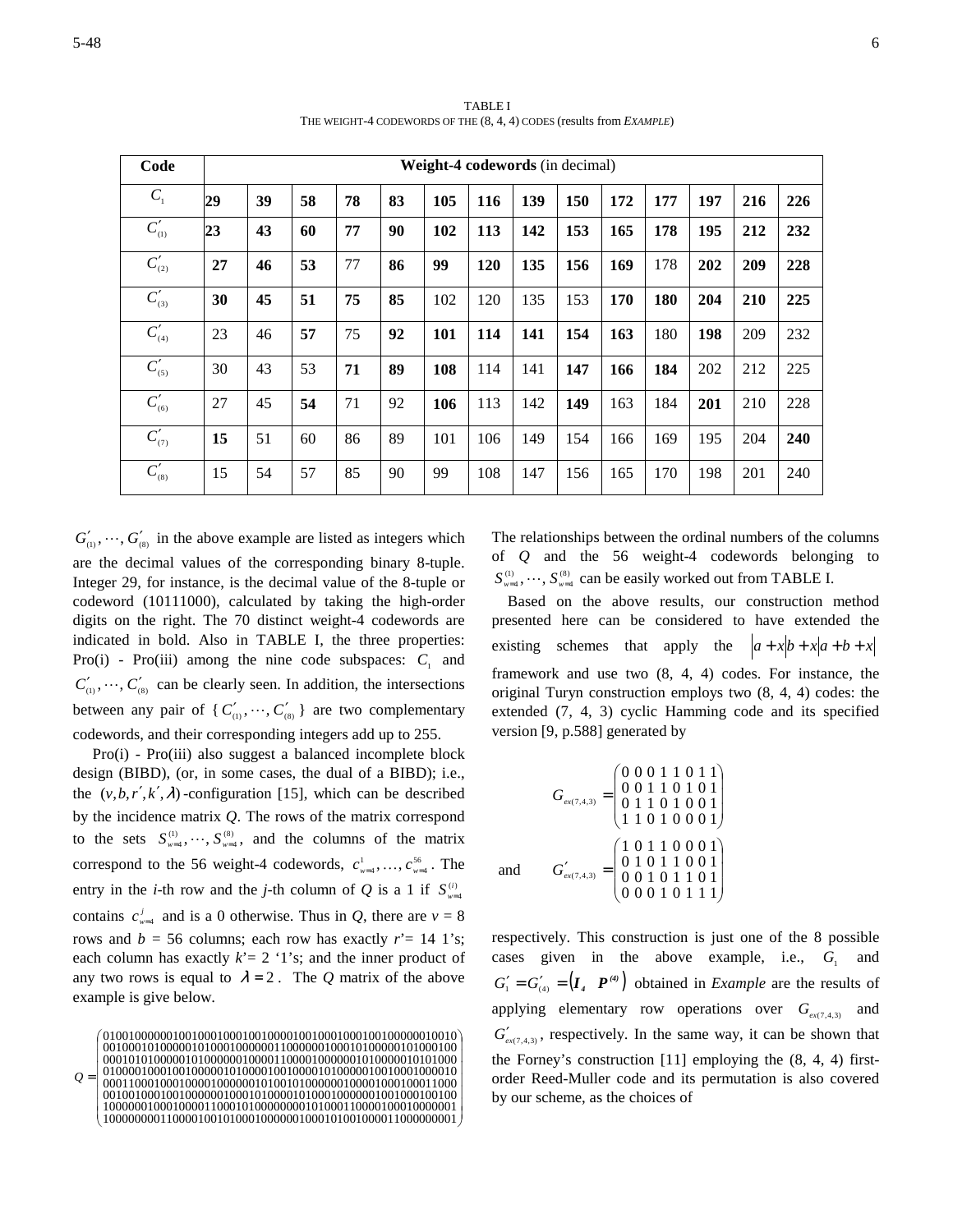$$
G_1 = \begin{pmatrix} 1 & 0 & 0 & 0 & 0 & 1 & 1 & 1 \\ 0 & 1 & 0 & 0 & 1 & 1 & 0 & 1 \\ 0 & 0 & 1 & 0 & 1 & 1 & 1 & 0 \\ 0 & 0 & 0 & 1 & 1 & 0 & 1 & 1 \end{pmatrix}
$$

and one of the corresponding 8 possible  $G'_{1}$ ,

$$
G'_{(7)} = \begin{pmatrix} 1 & 0 & 1 & 0 & 1 & 0 & 1 & 0 \\ 1 & 1 & 0 & 0 & 1 & 1 & 0 & 0 \\ 1 & 1 & 1 & 1 & 0 & 0 & 0 & 0 \\ 1 & 1 & 1 & 1 & 1 & 1 & 1 & 1 \end{pmatrix},
$$

represent exactly the same code subspaces as the two generator matrices  $G^*_{(8,4)}$  and  $G^{}_{(8,4)}$  given in [11, p.1174] do, respectively.

## IV. CONCLUSION

In summary, we have shown that the (24, 12, 8) binary Golay code can be constructed as the direct sum of two array codes involving four component codes, two of which are simple linear block codes (a repetition code and an SPC code). The other two component codes are two different (8, 4, 4) codes; one of them is a systematic code and the other is its modified version. There exist eight different such modified codes which meet the construction criteria or rules presented. It is not difficult to show that the eight corresponding (24, 12, 8) codes formed using our construction represent eight different, though partly overlapped, code subspaces, but they are all equivalent or isomorphic to the (24, 12, 8) Golay code.

We have also demonstrated that the generator matrix  $G_1$ and eight corresponding generator matrices  $G'_{(1)}, \dots, G'_{(8)}$ involved in our construction can generate all possible codewords (including weight-4 and weight-8) that any (8, 4, 4) code can do. In this sense, the method presented here may be viewed as the generalization of all existing approaches to constructing the (24, 12, 8) Golay code using the  $|a+x|b+x|a+b+x|$  construction and two (8, 4, 4) codes. It is worth pointing out that in our method the generator matrices  $G'_{(1)}$ ,  $\cdots$ ,  $G'_{(8)}$  can also be described as the result of column permutations of  $G_1$ , though a lengthier proof may be required.

There are various ways to decode the (24, 12, 8) Golay code, such as the decoders based on the hexacode constructions for hard-decision [16-18] and soft-decision [19, 20] decoding. For the construction based on (6), a regular trellis can be built using different techniques [11, 21]. This trellis has three sections of length 8 and 64 states at each section boundary. Essentially, it consists of eight structurally identical sub-trellises, thus enabling simple and fast maximum likelihood decoding as these sub-trellises can be processed in parallel. Trellises with such a structure are desirable because this can considerably reduce interconnections within the IC, and the chip-size, which are major concerns in implementing trellis decoding using DSP and VLSI technologies [22, 23].

The decoding complexity can be further reduced by simplifying the sub-trellises through initial-decoding on the component code  $C_1$  [24].

#### APPENDIX

#### PROOF OF THEOREM 2

*Theorem* 2: Applying  $G'_{(7)}$  or  $G'_{(8)}$  given in (10) and satisfying the Construction Rules to the generator matrix given in (6), as  $G'_1$ , together with  $G_1$  defined in (7), generates  $C_{24}$ .

*Proof*: We first show that the two codes generated using  $G'_{(7)}$  and  $G'_{(8)}$ , respectively, which are constructed base on (10) and the Construction Rules, are (8, 4, 4) codes. This is equivalent to showing that both codes can generate 14 weight-4 codewords, given the weight distribution of the (8, 4, 4) code:  $\{N(0) =1, N(4) =14, N(8) =1\}$ . It is apparent that the 4 rows of either  $G'_{(7)}$  or  $G'_{(8)}$  are linearly independent. Since  $g'_{(0,1)}$ ,  $g'_{(0,2)}$  and  $g'_{(0,1)} + g'_{(0,2)}$   $(l = 7, 8)$  are all weight-4 8-tuples or 2-and-2 codewords according to Rule(i) & Rule(ii), linear combinations of any 2, 3 and 4 row vectors of  $G'_{(7)}$  or  $G'_{(8)}$  all result in weight-4 codewords. The total number of the weight-4 codewords that  $G'_{(7)}$  or  $G'_{(8)}$  can generate is  $3 + \sum_{j=2}^{4} \binom{4}{j} = 14$  $\backslash$ 

J  $\overline{\phantom{a}}$ l  $+\sum_{j=2}^{4} \binom{4}{j} = 14$ ; here '3' represents the number of the rows with 4 nonzero elements of  $G'_{(7)}$  or  $G'_{(8)}$  except the all-one row *w*=8 *g* . Of the 14 weight-4 codewords, in addition to codewords (00001111) and (11110000), there are 12 2-and-2 codewords, owing to the special structures of  $G'_{(7)}$  and  $G'_{(8)}$  in (10) that contain  $g_{w=8}$  and  $g_{h}$ .

We then show that all weight-4 codewords of  $C_1$  and  $C_2'$ or  $C'_{(8)}$  are distinct. As  $C_1$  is a systematic  $(8, 4, 4)$  code and  $G<sub>1</sub>$  contains a  $4 \times 4$  identity matrix, it does not have the codewords (00001111) and (11110000), but has 6 codewords 2-and-2 codewords because there are in total  $\begin{bmatrix} 1 \\ 2 \end{bmatrix} = 6$  $\binom{4}{2}$ J  $\backslash$  $\overline{\phantom{a}}$ ∖ ſ linear combinations involving 2 row vectors of  $G<sub>1</sub>$ . Based on (7), these 6 codewords can be expressed as

$$
cw1=(1100 P_{1,2}), cw2=(1010 P_{1,3}), cw3=(1001 P_{1,4}),cw4=(0011 P_{3,4}), cw5=(0101 P_{2,4}), cw6=(0110 P_{2,3}).
$$

Here  $P_{i,j} = P_i + P_j$  for  $1 \le i, j \le 4$  and  $P_i, P_j \in \mathbf{P}$  given in (7). Obviously, the left halves of the 6 codewords are unique weight-2 4-tuples, so are the right halves otherwise some combinations of such codewords could result in the codewords of weight < 4. It is easy to show that  $P_{3,4} = P_{1,2}$ ,  $P_{2,4} = P_{1,3}$  and  $P_{2,3} = P_{1,4}$  since  $G_1$  has the all-one codeword  $g_{w=8}$ . This means